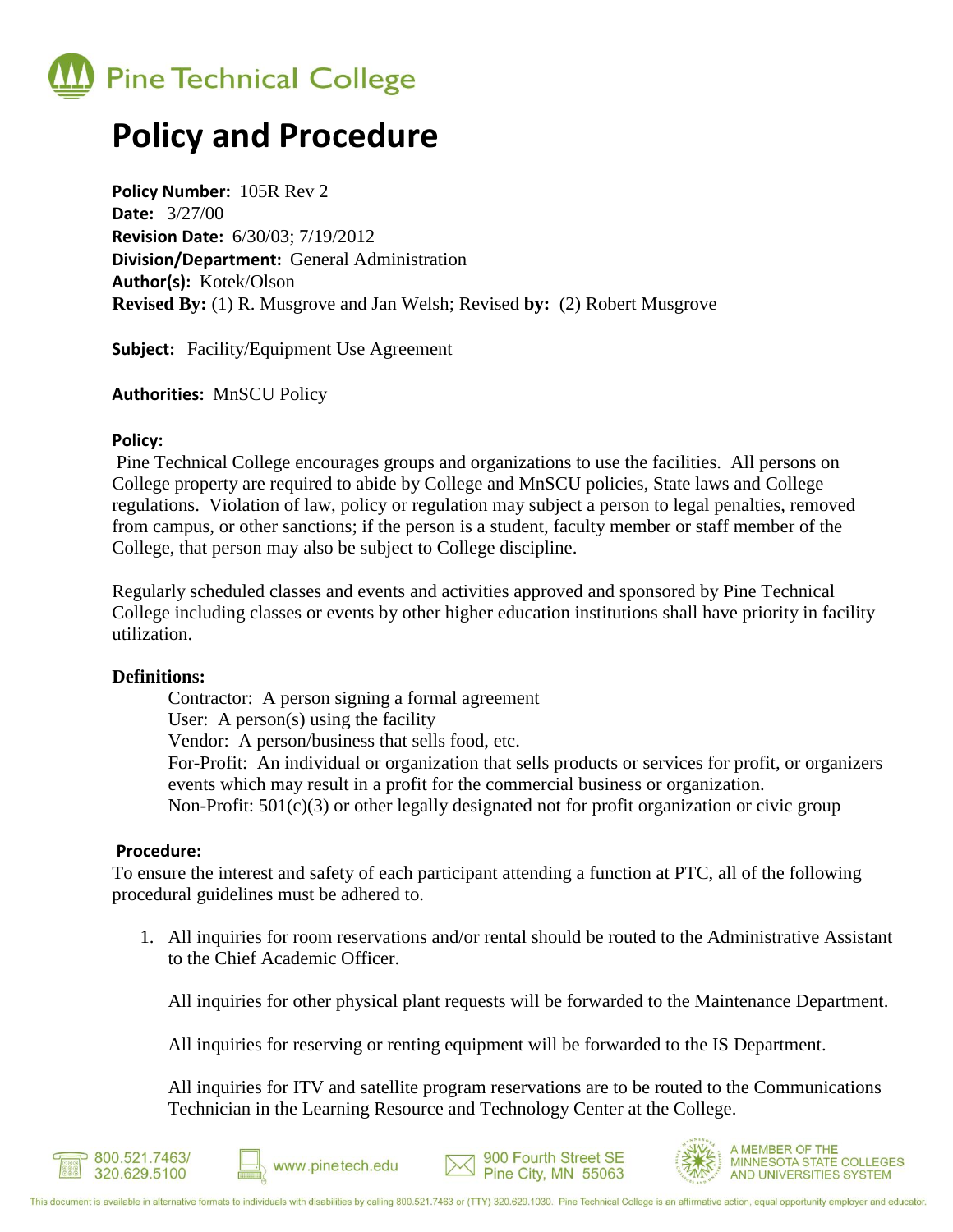

- 2. The Administrative Assistant to the CAO ensures that the Facility Use Agreement/Contract is completed with required signatures prior to the event. The contracting group/organization must provide proof of insurance and compliance with other agreements and conditions. A copy of this documentation must be on file with the completed contract.
- 3. The person(s) signing the agreement documents must be a member or authorized agent of the user organization and is responsible for any damages or unusual maintenance needs to buildings, grounds, or equipment and for any injury incurred by participants during the event. The person(s) is responsible for informing the group or organization of all regulations.
- 4. Pine Technical College and its adjacent property are tobacco free. Also, no alcohol is allowed on the premises.
- 5. All participants must abide by the PTC Firearms Policy. A copy of the Firearms Policy will be provided upon request.
- 6. A fee will be charged over and above the facility use fee for any personnel, technician or equipment services requested. The College will set rates for use of its facilities and other services provided.
- 7. Facility hours are as follows:

□ 800.521.7463/

888 320.629.5100

- a. Academic Year Monday through Friday 7:00 a.m. 10:00 p.m. and Saturdays from 7:30 a.m.  $-4:00$  p.m.
- b. Summer Break Monday through Friday 7:00a.m. 5:00 p.m. After 5:00 p.m. or Saturday by request or agreement only.
- 8. Food Services: Meals and/or refreshments are to be contracted locally or with PTC's food service vendor. It is the responsibility of the user(s) to make all of the arrangements for catering.
- 9. Custodial Services: All requests for custodial services are to be made with the Maintenance Department prior to the scheduled event.
- 10. Computer Services: Compatibility with PTC's systems must be established prior to an event. All computer services requiring network access must be arranged prior to the scheduled event.
- 11. The College reserves the right not to rent facilities for purposes in direct competition with PTC offerings or activities.
- 12. Commercial businesses will not be allowed to sell products or services while on college property, unless prior approval has been obtained. Such approval will be contingent on the educational value of the project and its connection to a college or system division or department. Sale of such items must be in conjunction with the date and time of event. An example would be the sale of CDs of a vocal artist performing at the College and brought to the College as part of a College or department sponsored event.

900 Fourth Street SE

Pine City, MN 55063



A MEMBER OF THE<br>MINNESOTA STATE COLLEGES AND UNIVERSITIES SYSTEM

www.pinetech.edu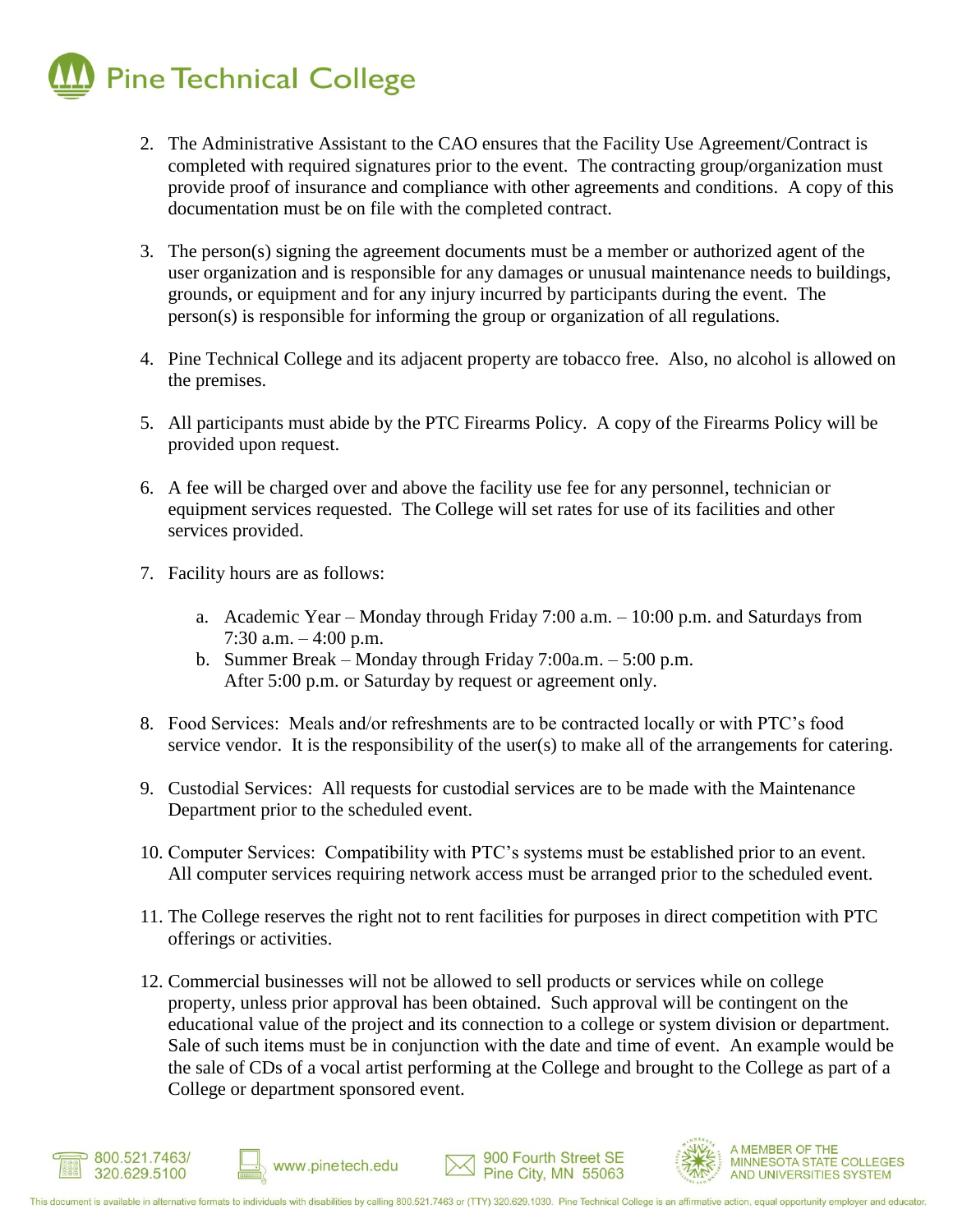

- 13. Other non-permissible uses include revenue generation by an external part, the sale or promotion of goods and services, gambling, adult entertainment and other purely commercial purposes unrelated to legitimate functions of the College.
- 14. All materials/equipment brought in by a group/organization are to be brought in the same day of the event and removed at the end of the scheduled time unless prior arrangements have been made and approved by administration.
- 15. PTC is committed to the policy that all persons shall have equal access to its programs and facilities regardless of race, color, creed, religion, gender, national origin, sexual preference, veteran's status, marital status, age, disability, political affiliation/belief, or status with regard to public assistance. Signature of the contract indicates that the organization using the facility will assure compliance with the college's equal opportunity policy and related laws and regulations.
- 16. PTC reserves the right to reasonably limit or otherwise direct demonstrations, especially for safety reasons. Such activities shall not be disruptive, impede access, or litter the campus.
- 17. PTC will not, under any circumstances, permit the unrestricted use of its facility by non-College groups.
- 18. The name, initials, insignia, logo, seal or address of PTC or any of its offices or units shall not be used except for official or authorized College purposes.

## **Responsibilities:**

The Administrative Assistant to the CAO will schedule events and reserve appropriate rooms, complete the contract agreement/liability form and send to contractor with required attachments for signature. The CAO reviews and approves completed forms and forwards to the Business Office for billing.

#### **Dissemination:**

The contract forms will be distributed to appropriate parties.

The policy will be routed per regular dissemination to all faculty and staff. Policy will be placed on the PTC Intranet.

**Reviewed by Campus Roundtable:** July 30, 2010

**Reviewed by Faculty Shared Governance: (Insert date here)**

Robert L. Musgrove, Ph.D., President

www.pinetech.edu

**Reviewed by Managers Meeting: (Insert name of person/group that did the review and the date)**

| Approved: |
|-----------|
|-----------|

 $9800.521.7463/$ 

320.629.5100

**Approved:** \_\_\_\_\_\_\_\_\_\_\_\_\_\_\_\_\_\_\_\_\_\_\_\_\_\_\_\_\_\_\_\_\_\_\_\_ Date:\_\_\_\_\_\_\_\_\_\_\_\_\_\_\_\_\_\_\_